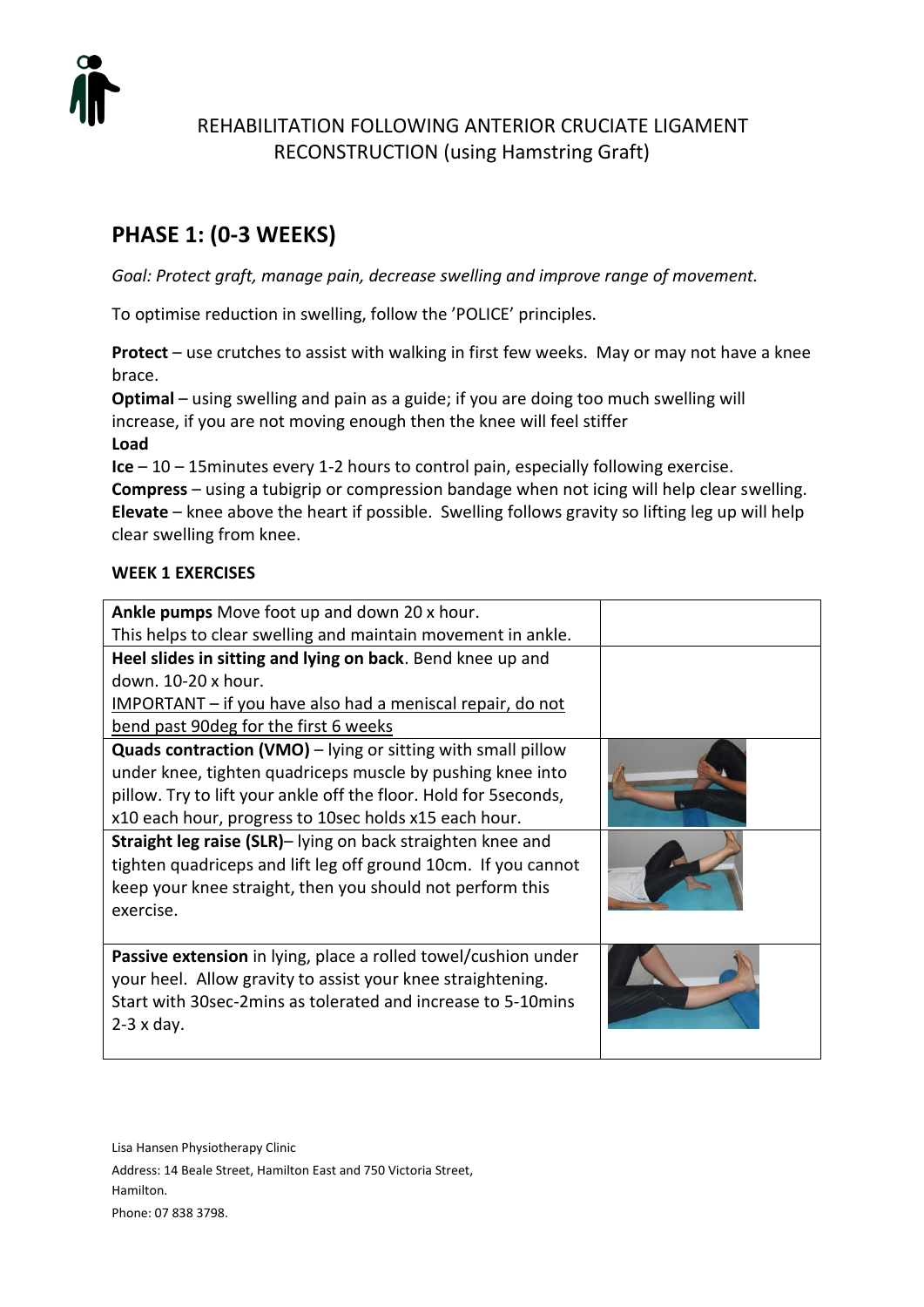

### **WEEK 2-3 EXERCISES**

| Heel slides, VMO, SLR, and Passive extension as above                                                                                                                                                                                                                                                                                                                                     |  |
|-------------------------------------------------------------------------------------------------------------------------------------------------------------------------------------------------------------------------------------------------------------------------------------------------------------------------------------------------------------------------------------------|--|
| Bridging Lying on back with knees bent up, push down<br>through heels and lift bottom off floor. Try and have equal<br>weight through each foot. Hold for 3-5 seconds, x10-15 3x day.                                                                                                                                                                                                     |  |
| <b>Calf raises</b> heels off the edge of a step, push up onto toes. Try<br>and have equal weight through each foot. Hold for 3-<br>5seconds, x10-15 reps 3xday                                                                                                                                                                                                                            |  |
| <b>Glute squeezes</b> Lying on back, squeeze buttock muscles and<br>hold for 5 seconds. x10-15 3x day.                                                                                                                                                                                                                                                                                    |  |
| <b>Exercycle</b> to help movement. Set seat on highest setting for<br>your height. Use minimal resistance with focus on smooth<br>movement. If you cannot perform a complete revolution then<br>working in the bottom half or three-quarters of the revolution<br>can still be beneficial. Note $-$ if you have had a meniscal repair<br>you will not start biking until 6 weeks post op. |  |

# **To progress to Stage 2 the patient should have:**

- ✓ *Full knee extension*
- ✓ *Knee flexion >100degrees*
- ✓ *Good activation of VMO (able to straighten knee from 20deg flexion)*
- ✓ *Swelling in knee under control*
- ✓ *Pain levels in knee under control so can progress exercises.*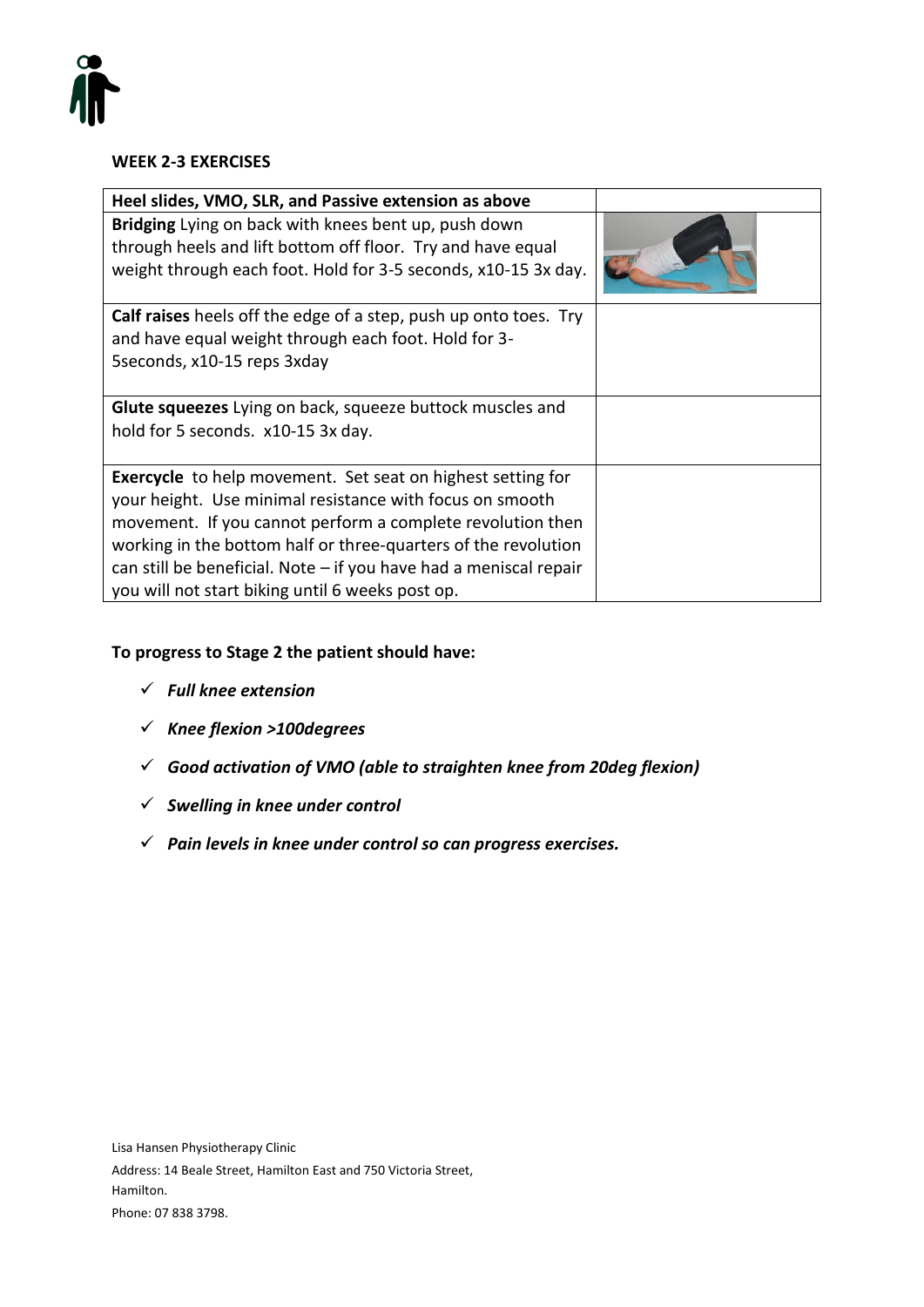

# **STAGE 2 (approx 2 – 6 WEEKS)**

*Goal: Improve range and gait pattern, control swelling, introduce proprioception, strengthen*

Still follow the POLICE principles to control swelling in knee. Monitor swelling and pain in knee as a guide to progressing exercise intensity and volume.

To come off crutches will require full knee extension and not limping heavily when walking.

#### **EXERCISES**

| Side lying hip abduction lift top leg up to around 30deg and                                                                                                                                                                                        |  |
|-----------------------------------------------------------------------------------------------------------------------------------------------------------------------------------------------------------------------------------------------------|--|
| hold for 5 seconds 2-3 x10-15                                                                                                                                                                                                                       |  |
| Progress: add resistance band around ankles                                                                                                                                                                                                         |  |
| Standing hip abduction with resistance band around ankle.                                                                                                                                                                                           |  |
| Holding onto a wall or chair for balance, take leg out to the                                                                                                                                                                                       |  |
| side and hold for 1-2 seconds 2-3 x10-15                                                                                                                                                                                                            |  |
| Squats feet hip width apart, push back through your hips and<br>bend knees to maximum of 90deg. Keep knees in line and do<br>not move your knees in front of your toes. 2-3 x10-15<br>Progress: swiss ball squats against a wall or weight in hand. |  |
| Step ups use a low step to start . 2-3 x 8-10 each leg                                                                                                                                                                                              |  |
| Progress: increase step height, or increase reps.                                                                                                                                                                                                   |  |
| <b>Prone knee bends</b> lying on front bend knee up as far as                                                                                                                                                                                       |  |
| comfortable. $2-3 \times 10-15$                                                                                                                                                                                                                     |  |
| <b>Prone hip extensions</b> lying on front, keep your leg straight and                                                                                                                                                                              |  |
| lift it off the bed 10cm and hold for 5 seconds 2-3 x10-15                                                                                                                                                                                          |  |
| Chair Bridge: Lying on back with both feet on chair, lift bottom                                                                                                                                                                                    |  |
| off floor. 2-3 x10-15                                                                                                                                                                                                                               |  |
| Proprioception; keep your hands on your hip 2-3mins 2xday                                                                                                                                                                                           |  |
| Feet together add eyes closed                                                                                                                                                                                                                       |  |
| Heel toe standing add eyes closed                                                                                                                                                                                                                   |  |
| 1 leg standing add eyes closed                                                                                                                                                                                                                      |  |

#### **To progress to Stage 3 the patient should have:**

- ✓ *Active range of movement 0-120deg*
- ✓ *Good movement pattern of squat and step up*

Lisa Hansen Physiotherapy Clinic

Address: 14 Beale Street, Hamilton East and 750 Victoria Street, Hamilton. Phone: 07 838 3798.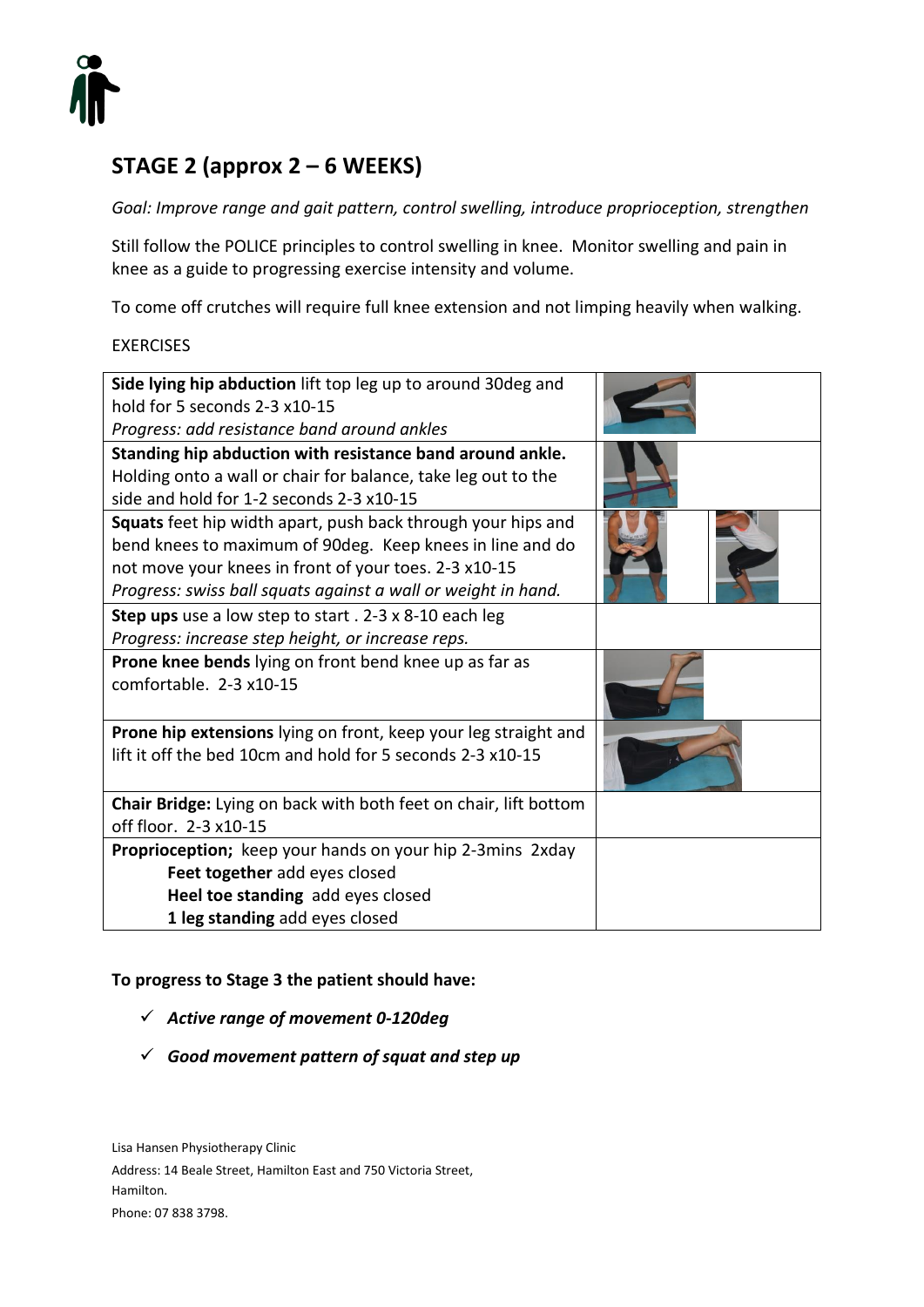

*Goal: Increase strength, improve proprioception,* 

EXERCISES

| Sitting theraband hamstring curl Theraband attached to ankle, bend<br>knee. 2-3 x 10-15                                                                                                                                             |  |
|-------------------------------------------------------------------------------------------------------------------------------------------------------------------------------------------------------------------------------------|--|
| Lunge Start with feet wide enough apart and drop down rather than                                                                                                                                                                   |  |
| forward. Keep feet in same position to start. Knees stay straight.                                                                                                                                                                  |  |
| Progress to stepping forward lunges, then reverse lunges.                                                                                                                                                                           |  |
| Single leg squat Hold onto wall at first if needed. Goal is to have hip, knee<br>and toes in line.                                                                                                                                  |  |
| Progress: gradually increase depth of squat.                                                                                                                                                                                        |  |
| Adductor squeezes Squeeze a soft ball in between knees. Straight leg and<br>bent at 45 deg. Hold for 5 sec at 50% 2 x 10-15.                                                                                                        |  |
| Crab walk Theraband around feet or knees. Step sideways. Straight knees                                                                                                                                                             |  |
| and then $\frac{1}{4}$ and $\frac{1}{2}$ squat positions. 2 -3 x 6-10 steps.                                                                                                                                                        |  |
| Balance on wobble board/BOSU/eyes closed Start standing on 2 feet                                                                                                                                                                   |  |
| with eyes open. Increase difficulty with eyes closed or standing on 1 foot.                                                                                                                                                         |  |
| Single leg bridge. Normal bridge to start with (on floor and chair), then                                                                                                                                                           |  |
|                                                                                                                                                                                                                                     |  |
| lift one leg up keeping pelvis level. Hold for 3-5 seconds, 2-3 x 10-15.                                                                                                                                                            |  |
| Progress: moving up and down on 1 leg.<br>Step down Standing on one leg, slowly take other foot in front to step<br>below. Start with a low step and try to 'sit back' rather than moving your<br>knee in front of toes. 2-3 x 6-10 |  |
| Stiff leg dead lift Soft knees, take bar down front of thighs until feel a<br>tightening in hamstrings, then stand back up. Later exercise and start<br>with broomstick progressing weight 2-3 x 10-12                              |  |
| Side plank Do both sides, start on knees. 2-3 x 10sec                                                                                                                                                                               |  |
| Progress to feet and max time holds.                                                                                                                                                                                                |  |
| Gym: Bike, Row, Leg press, squat, deadlift, step ups, lunge, calf raise,                                                                                                                                                            |  |
| Once cleared by surgeon/physio to start. Prioritise good technique over<br>amount of weight lifted.                                                                                                                                 |  |

# **To progress to Stage 4 the patient should have:**

- ✓ **Full active range of movement**
- ✓ **Good movement pattern of SL squat, lunge,**
- ✓ **Single leg standing eyes closed >20sec**

Lisa Hansen Physiotherapy Clinic Address: 14 Beale Street, Hamilton East and 750 Victoria Street, Hamilton. Phone: 07 838 3798.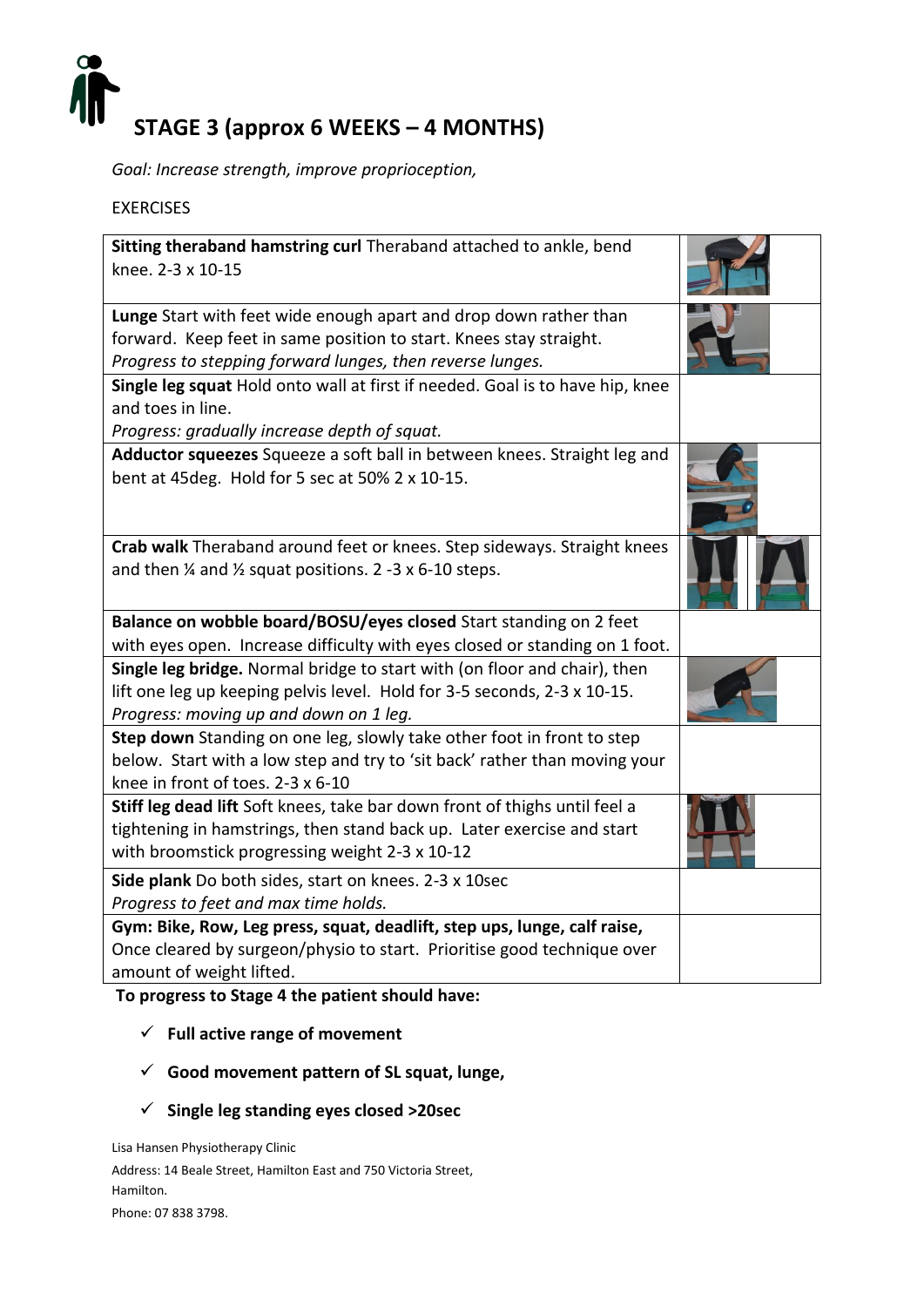

*Goal: Increase strength, improve proprioception, introduce plyometrics, rehab agility, prepare for running, introduce open kinetic chain exercises*

# EXERCISES

| Gym: at 4 months start leg extension and leg curl. Bike, Row, X-trainer<br>Single leg press, squat, deadlift, step up, walking or reverse lunge, calf |  |
|-------------------------------------------------------------------------------------------------------------------------------------------------------|--|
| raise,                                                                                                                                                |  |
| Home based: Crab walk, single leg bridge, single leg squat, side plank,                                                                               |  |
| 45 deg lunges Band around feet, lunge forward at 45 deg x8-10 then                                                                                    |  |
| backwards.                                                                                                                                            |  |
| <b>Balance work</b>                                                                                                                                   |  |
| Lunge, squat or step up on BOSU.                                                                                                                      |  |
| Standing on BOSU throwing ball or behind back.                                                                                                        |  |
| Star excursion balance test (anterior, lateral, posterolateral, posteromedial)                                                                        |  |
| Walking drills over small hurdles/ladders, shuttles, fig of 8s, zigzag                                                                                |  |
| Jumping and landing mechanics                                                                                                                         |  |
| Vertical and horizontal. Focus on landing in good position (like a 1/4 squat).                                                                        |  |
| Progress increase height or distance jumped. Do 3-5 jumps in a row.                                                                                   |  |
| Progress 2 – take off on 2 feet land on 1 foot,                                                                                                       |  |
| Progress 3 - Hopping. Vertical and horizontal. Focus on landing.                                                                                      |  |
| Start lateral jumping landing on 2 feet.                                                                                                              |  |

**To progress to Stage 5 (running) the patient should have:**

- ✓ **Full active range of movement**
- ✓ **Good movement pattern of SL squat, lunge,**
- ✓ **Strength: Single Leg press 1.5x BW or 10 single leg squats to 90deg**
- ✓ **Single hop distance >80% other limb**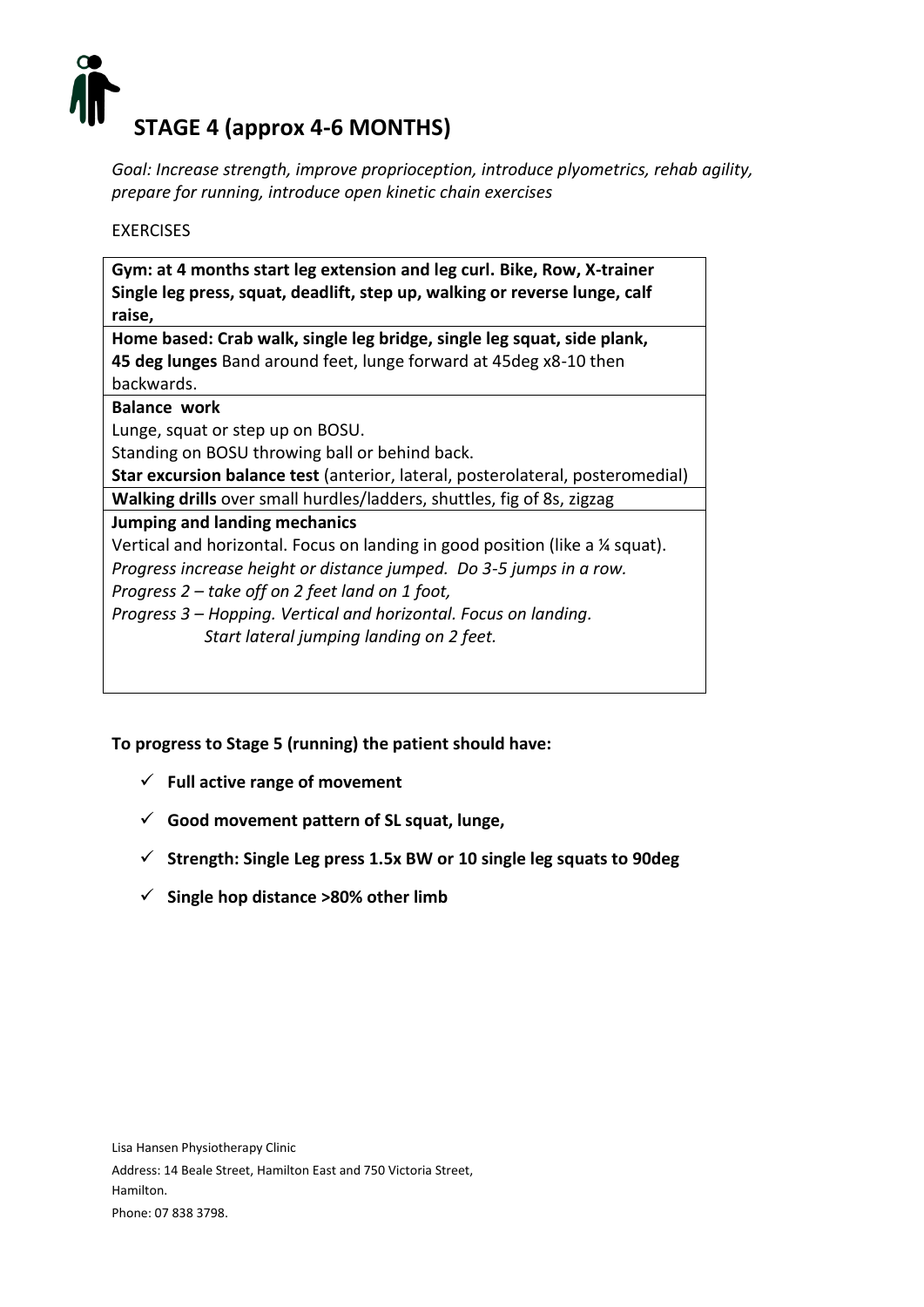

# **STAGE 5 (approx 6-9 MONTHS)**

# *Goal: Introduce straight line running, improve lateral plyometric work ready for change of direction*

# EXERCISES

**Gym based:** Leg extension and leg curl. Single leg press, squat, deadlift, step up, walking or reverse lunge, calf raise, box jumps, power exercises such as clean and press/snatch if appropriately trained **Home based:** Crab walk, single leg bridge, single leg squat, side plank,

45 deg lunges , jumping and hopping including multidirectional, Balance work, Star excursion balance test

# **Running**

Start with jog/walk intervals eg jog 30sec walk 30sec x10 and increase distance run and intensity progressively depending on prior fitness. Avoid running on consecutive days for the first month. Ensure flat surface and avoid busy places that you may have to sidestep people/pets/cars.

#### **To progress to Stage 6 the patient should have:**

- ✓ **Good running pattern**
- ✓ **Single hop distance >90% other limb**
- ✓ **Triple x-over hop >80% other limb**
- ✓ **Star excursion balance >80% other limb (Anterior, posteromedial, posterolateral)**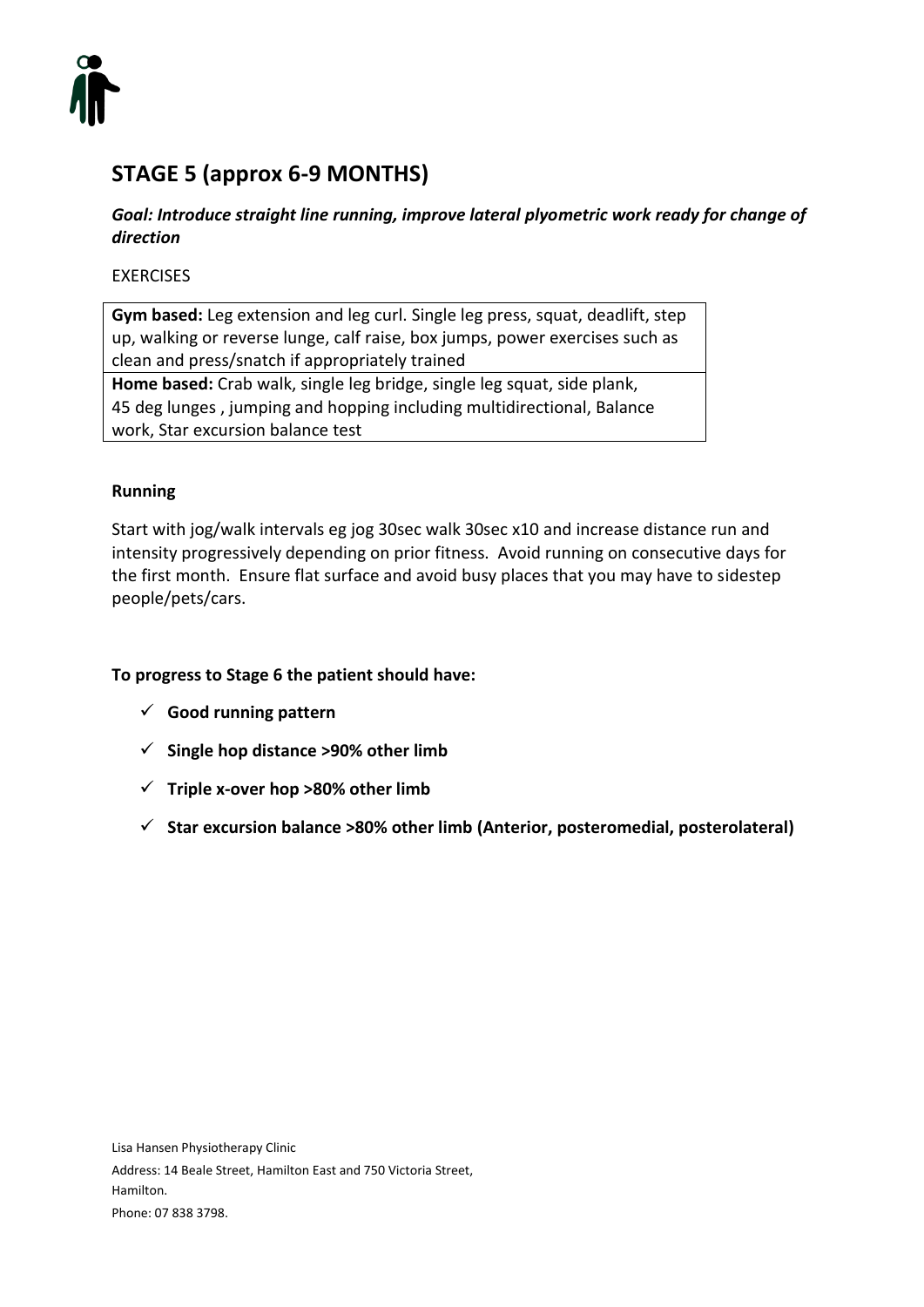

# **STAGE 6 (approx 6-9 MONTHS)**

*Goal: Introduce change of direction, top end running speed, non-contact sport specific training drills*

*AGILITY – key for change of direction is keeping good form and dropping through hips (SL squat pattern). This avoids putting the knee into a dangerous valgus position. Wear appropriate footwear.* 

**4 cone drill** set out 4 cones in a square (5m x 5m), number each cone and move from one cone to another. Always facing same direction. Can have partner saying numbers and increase length of sequence.

**Shuttle** - out and back to cones at various distances. Turn off alternate feet. Vary the running pattern to include forwards, backwards, sideways, carioca, down and ups.

**Zigzag (weave/step)** – set out cones in a zigzag pattern. Start with narrow width and increase the width as the weeks go on. Swerve around the cones and the next rep step around the cones.

**Figure of 8** – running around cones in a fig of 8 pattern. Start with wide cones and narrow as control improves.

*IMPORTANT Jog through the drills to start with. As you improve then increase the pace.* 

**Mirroring exercise** – when comfortable with the above drills at >90% then work with a partner. Follow/lead partner through running and stopping, forwards and back, sideways, then multidirectional so reacting to another person rather than a cone. Can also react to partners voice stating what to do eg *run forwards, stop, backwards, left, right, etc*

# *Speed*

Progress through different running intensities until running at top speed. Vary length of sprint depending on the sport.